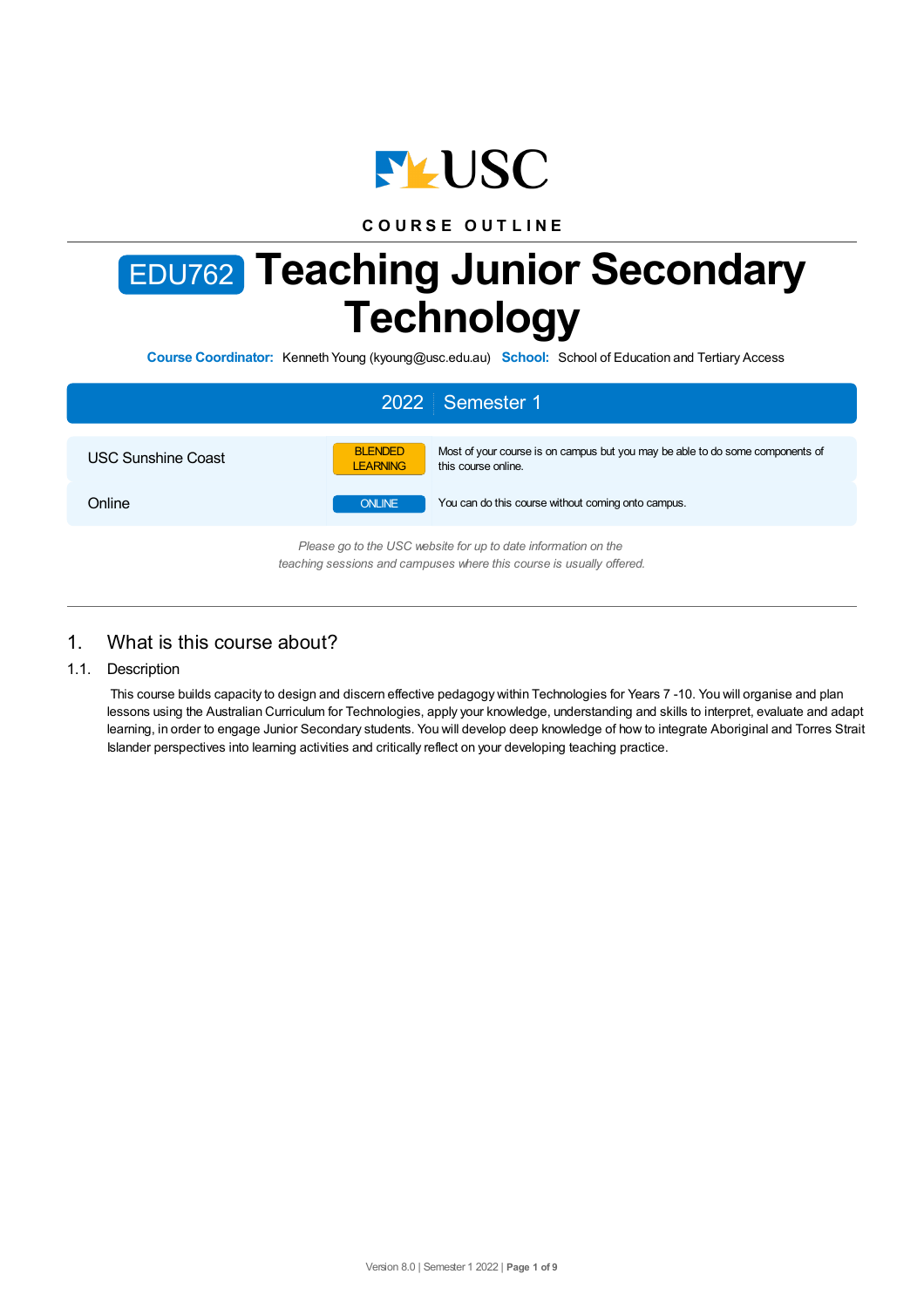#### 1.2. How will this course be delivered?

| <b>ACTIVITY</b>                                                                                                                                                                                       | <b>HOURS</b>    | <b>BEGINNING WEEK</b> | <b>FREQUENCY</b> |
|-------------------------------------------------------------------------------------------------------------------------------------------------------------------------------------------------------|-----------------|-----------------------|------------------|
| <b>BLENDED LEARNING</b>                                                                                                                                                                               |                 |                       |                  |
| <b>Learning materials</b> – You are required to engage and interact<br>with asynchronous materials and activities accessed through<br>Canvas modules, course readings and required texts.             | 1 <sub>hr</sub> | Week 1                | 10 times         |
| <b>Tutorial/Workshop 1</b> – A blended learning approach is used to<br>deliver this course, including a mix of synchronous and<br>asynchronous materials and activities.                              | 2hrs            | Week 1                | 10 times         |
| <b>Seminar</b> - Online                                                                                                                                                                               | 2hrs            | Week 1                | 3 times          |
| <b>Independent Study/Research</b> – You are required to engage in<br>self directed learning using Canvas course modules and current<br>research/reading via USC library.                              | 1 <sub>hr</sub> | Week 1                | 10 times         |
| <b>ONLINE</b>                                                                                                                                                                                         |                 |                       |                  |
| <b>Learning materials</b> - You are required to engage and interact<br>with asynchronous materials and activities accessed through<br>Canvas modules, course readings and required texts.             | 1 <sub>hr</sub> | Week 1                | 10 times         |
| <b>Tutorial/Workshop 1</b> – An online approach is used to deliver this<br>course, including a mix of synchronous and asynchronous<br>materials and activities. Tutorials will be delivered via Zoom. | 2hrs            | Week 1                | 10 times         |
| <b>Seminar</b> - Online                                                                                                                                                                               | 2hrs            | Week 1                | 3 times          |
| <b>Independent Study/Research</b> – You are required to engage in<br>self directed learning using Canvas course modules and current<br>research/reading via USC library.                              | 1 <sub>hr</sub> | Week 1                | 10 times         |

#### 1.3. Course Topics

Topics in this course include:

- The Australian Curriculum
- The Technologies component of the Australian Curriculum
- Assesment strategies in Technologies
- Lesson Planning
- Pedagogical practice in Technologies

# 2. What level is this course?

#### 700 Level (Specialised)

Demonstrating a specialised body of knowledge and set of skills for professional practice or further learning. Advanced application of knowledge and skills in unfamiliar contexts.

# 3. What is the unit value of this course?

#### 12 units

# 4. How does this course contribute to my learning?

| <b>COURSE LEARNING OUTCOMES</b>              | <b>GRADUATE QUALITIES MAPPING</b>        | PROFESSIONAL STANDARD MAPPING                |
|----------------------------------------------|------------------------------------------|----------------------------------------------|
| On successful completion of this course, you | Completing these tasks successfully will | Australian Institute for Teaching and School |
| should be able to                            | contribute to you becoming               | Leadership                                   |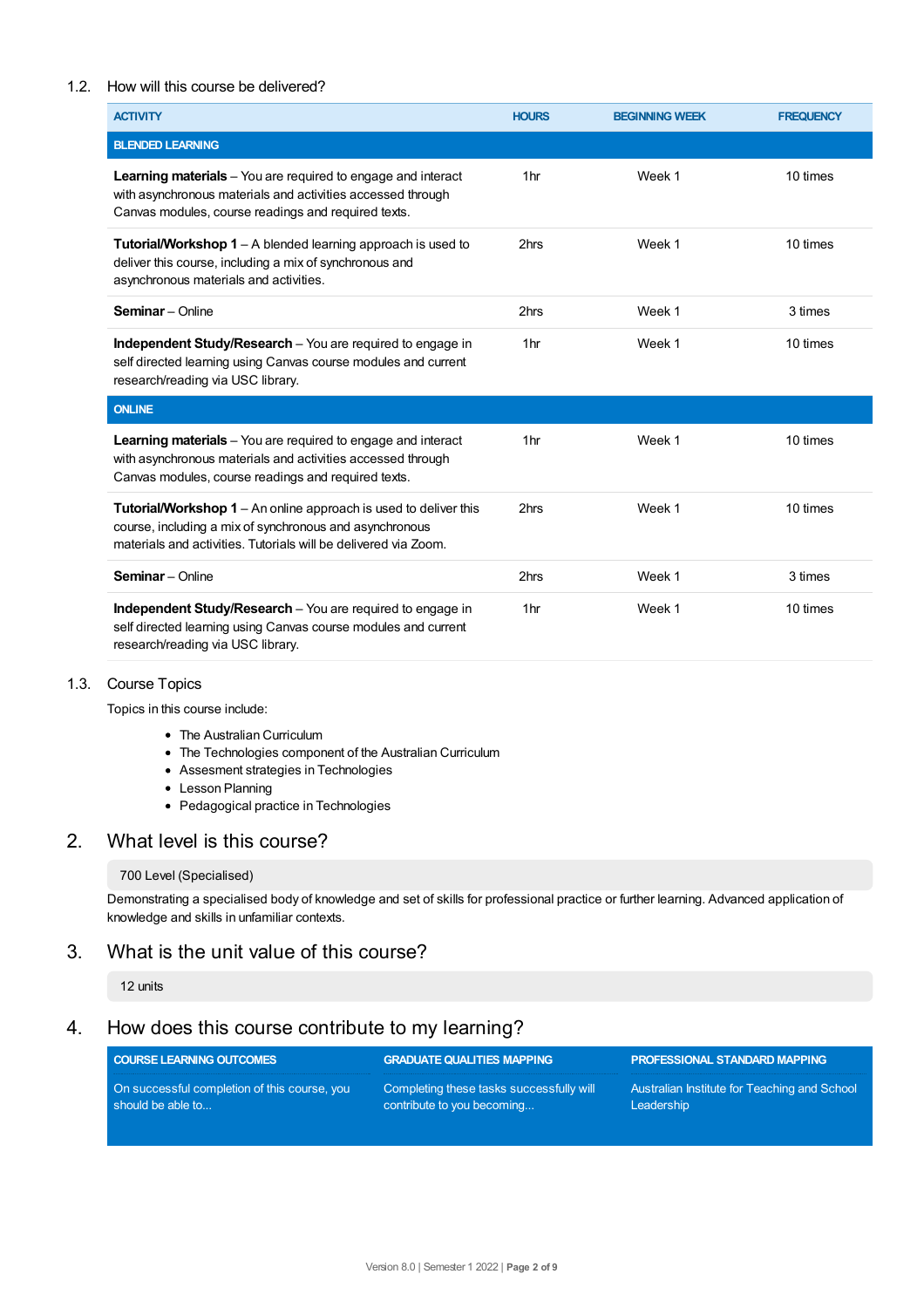| <b>COURSE LEARNING OUTCOMES</b>                                                                                                                                                                     | <b>GRADUATE QUALITIES MAPPING</b>                                      | PROFESSIONAL STANDARD MAPPING                                                                                                                                                                                                                                                                                                                                                                                                                                                                                                                                                                                                                                                                                                                                                                                                                                                                                                                                                                                                                                                                                                                                                 |  |
|-----------------------------------------------------------------------------------------------------------------------------------------------------------------------------------------------------|------------------------------------------------------------------------|-------------------------------------------------------------------------------------------------------------------------------------------------------------------------------------------------------------------------------------------------------------------------------------------------------------------------------------------------------------------------------------------------------------------------------------------------------------------------------------------------------------------------------------------------------------------------------------------------------------------------------------------------------------------------------------------------------------------------------------------------------------------------------------------------------------------------------------------------------------------------------------------------------------------------------------------------------------------------------------------------------------------------------------------------------------------------------------------------------------------------------------------------------------------------------|--|
| On successful completion of this course, you<br>should be able to                                                                                                                                   | Completing these tasks successfully will<br>contribute to you becoming | Australian Institute for Teaching and School<br>Leadership                                                                                                                                                                                                                                                                                                                                                                                                                                                                                                                                                                                                                                                                                                                                                                                                                                                                                                                                                                                                                                                                                                                    |  |
| Apply a deep knowledge of technologies<br>content, curriculum, and literature to<br>collaboratively create lesson plans,<br>engage students in learning, and reflect<br>upon professional practice. | Knowledgeable<br>Creative and critical thinker                         | 1.1 - Physical, social and intellectual<br>development and characteristics of<br>students<br>2.1 - Content and teaching strategies of<br>the teaching area<br>2.2 - Content selection and organisation<br>2.3 - Curriculum, assessment and<br>reporting<br>2.4 - Understand and respect Aboriginal<br>and Torres Strait Islander people to<br>promote reconciliation between<br>Indigenous and non-Indigenous<br>Australians<br>2.5 - Literacy and numeracy strategies<br>2.6 - Information and Communication<br>Technology (ICT)<br>3.1 - Establish challenging learning goals<br>3.2 - Plan, structure and sequence<br>learning programs<br>3.3 - Use teaching strategies<br>3.4 - Select and use resources<br>3.5 - Use effective classroom<br>communication<br>3.6 - Evaluate and improve teaching<br>programs<br>4.1 - Support student participation<br>4.2 - Manage classroom activities<br>4.5 - Use ICT safely, responsibly and<br>ethically<br>5.1 - Assess student learning<br>5.2 - Provide feedback to students on their<br>learning<br>5.3 - Make consistent and comparable<br>judgements<br>5.4 - Interpret student data<br>5.5 - Report on student achievement |  |
| Implement relevant safety measures and<br>$\mathbf{2}$<br>risk assessment procedures specific to<br>design or digital technologies                                                                  | Knowledgeable                                                          | 1.1 - Physical, social and intellectual<br>development and characteristics of<br>students<br>2.1 - Content and teaching strategies of<br>the teaching area<br>2.2 - Content selection and organisation<br>2.3 - Curriculum, assessment and<br>reporting<br>2.5 - Literacy and numeracy strategies<br>2.6 - Information and Communication<br>Technology (ICT)<br>3.1 - Establish challenging learning goals<br>3.2 - Plan, structure and sequence<br>learning programs<br>3.3 - Use teaching strategies<br>3.4 - Select and use resources<br>4.1 - Support student participation<br>4.2 - Manage classroom activities<br>4.5 - Use ICT safely, responsibly and<br>ethically<br>5.1 - Assess student learning                                                                                                                                                                                                                                                                                                                                                                                                                                                                   |  |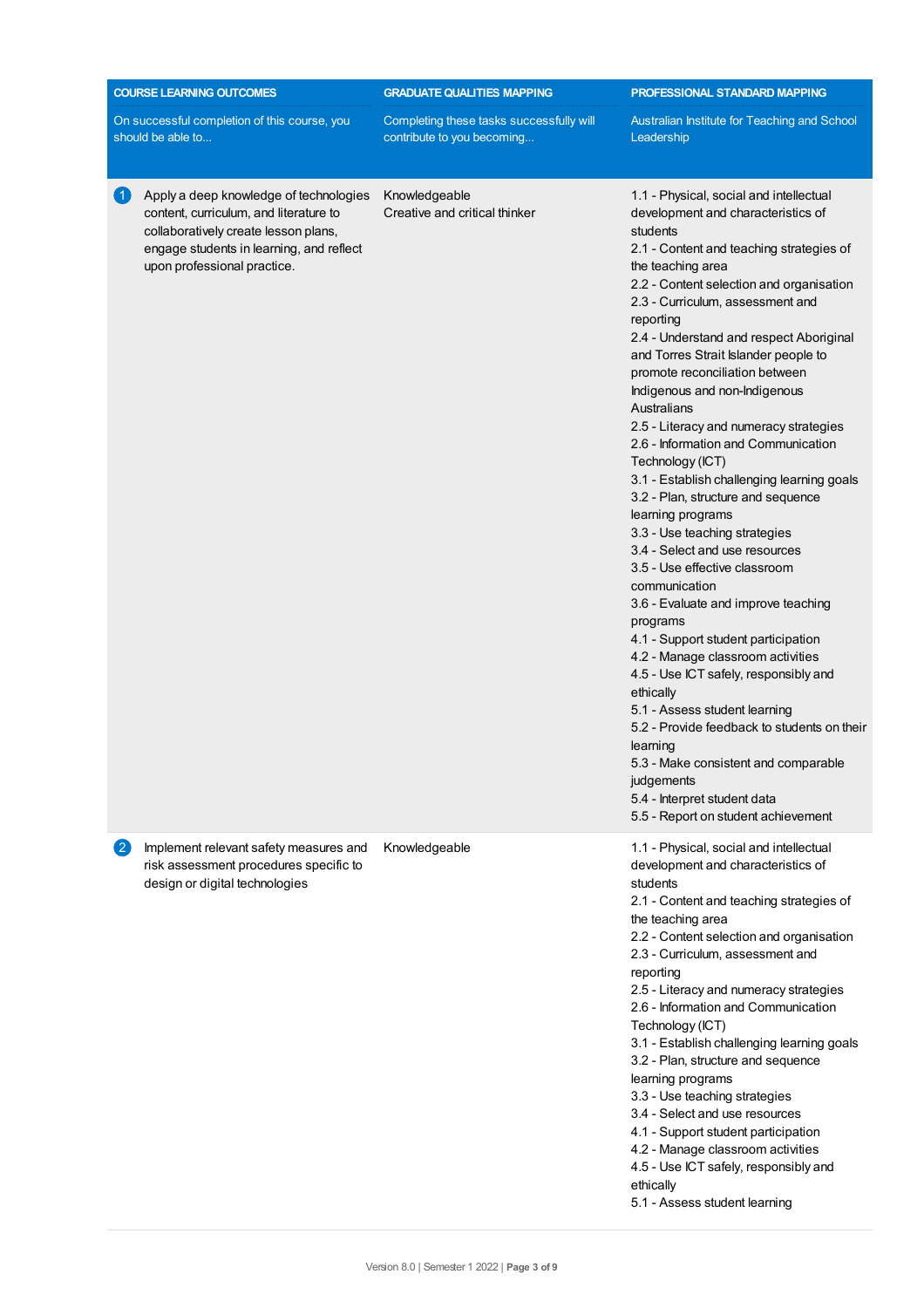| <b>COURSE LEARNING OUTCOMES</b>                                   |                                                                                                                                                                       | <b>GRADUATE QUALITIES MAPPING</b>                                      | PROFESSIONAL STANDARD MAPPING                                                                                                                                                                                                                                                                                                                                                                                                                                                                                                                                                                                                                                                                                                                                                                                                                                                |  |
|-------------------------------------------------------------------|-----------------------------------------------------------------------------------------------------------------------------------------------------------------------|------------------------------------------------------------------------|------------------------------------------------------------------------------------------------------------------------------------------------------------------------------------------------------------------------------------------------------------------------------------------------------------------------------------------------------------------------------------------------------------------------------------------------------------------------------------------------------------------------------------------------------------------------------------------------------------------------------------------------------------------------------------------------------------------------------------------------------------------------------------------------------------------------------------------------------------------------------|--|
| On successful completion of this course, you<br>should be able to |                                                                                                                                                                       | Completing these tasks successfully will<br>contribute to you becoming | Australian Institute for Teaching and School<br>Leadership                                                                                                                                                                                                                                                                                                                                                                                                                                                                                                                                                                                                                                                                                                                                                                                                                   |  |
| $\left( 3 \right)$                                                | Apply a deep knowledge and<br>demonstrate mastery of pedagogy in the<br>technologies subjects to engage Year 7 -<br>10 students in design or digital<br>technologies. | Knowledgeable<br>Creative and critical thinker                         | 1.1 - Physical, social and intellectual<br>development and characteristics of<br>students<br>2.1 - Content and teaching strategies of<br>the teaching area<br>2.2 - Content selection and organisation<br>2.3 - Curriculum, assessment and<br>reporting<br>2.5 - Literacy and numeracy strategies<br>2.6 - Information and Communication<br>Technology (ICT)<br>3.1 - Establish challenging learning goals<br>3.2 - Plan, structure and sequence<br>learning programs<br>3.3 - Use teaching strategies<br>3.5 - Use effective classroom<br>communication<br>4.1 - Support student participation<br>4.2 - Manage classroom activities<br>4.5 - Use ICT safely, responsibly and<br>ethically<br>5.1 - Assess student learning<br>5.2 - Provide feedback to students on their<br>learning<br>5.3 - Make consistent and comparable<br>judgements<br>5.4 - Interpret student data |  |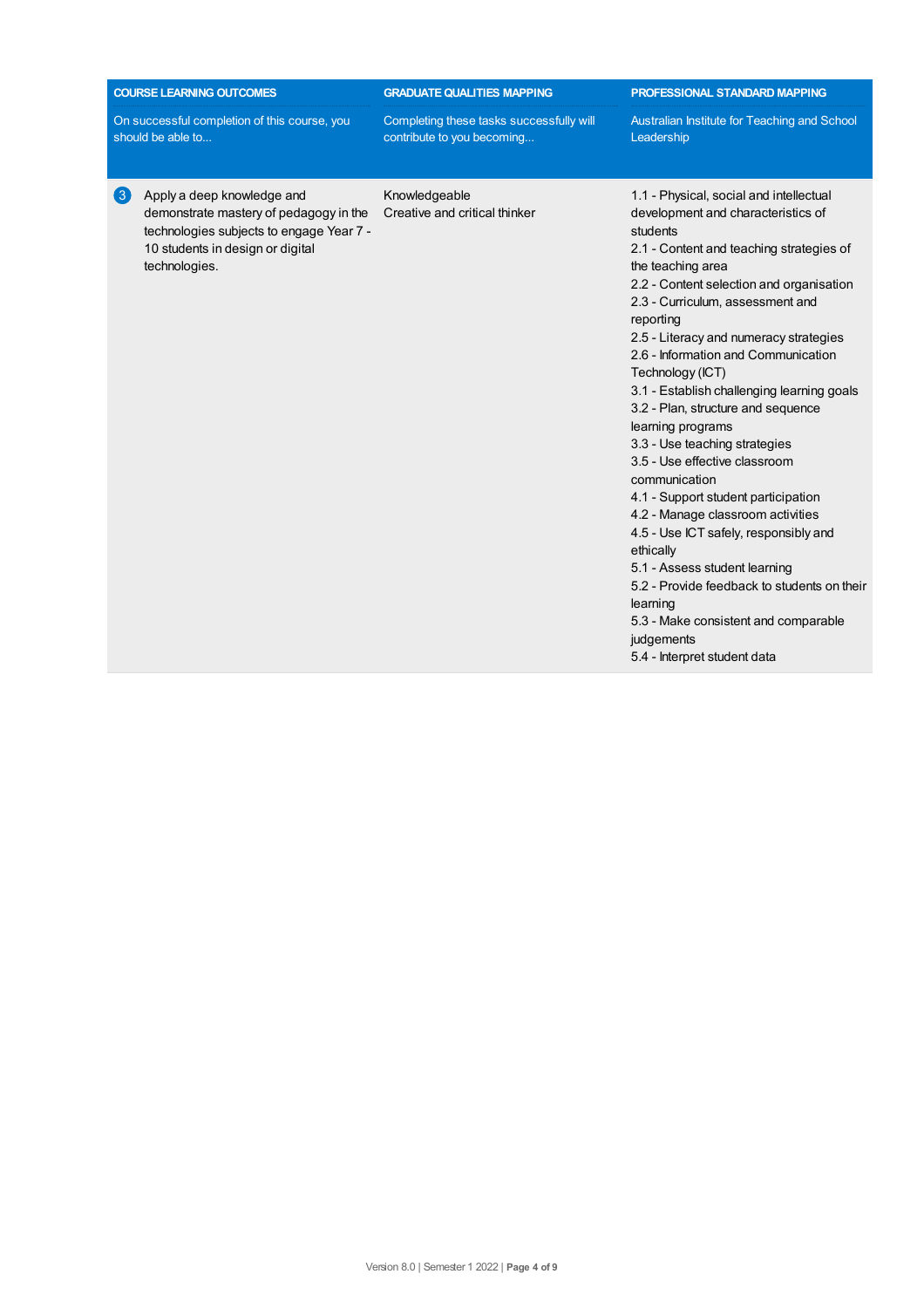| <b>COURSE LEARNING OUTCOMES</b>                                                                                                                                                                            | <b>GRADUATE QUALITIES MAPPING</b>                                      | PROFESSIONAL STANDARD MAPPING                                                                                                                                                                                                                                                                                                                                                                                                                                                                                                                                                                                                                                                                                                                                                                                                                                                                                                                                                                                                                                                                                                                                                 |  |  |
|------------------------------------------------------------------------------------------------------------------------------------------------------------------------------------------------------------|------------------------------------------------------------------------|-------------------------------------------------------------------------------------------------------------------------------------------------------------------------------------------------------------------------------------------------------------------------------------------------------------------------------------------------------------------------------------------------------------------------------------------------------------------------------------------------------------------------------------------------------------------------------------------------------------------------------------------------------------------------------------------------------------------------------------------------------------------------------------------------------------------------------------------------------------------------------------------------------------------------------------------------------------------------------------------------------------------------------------------------------------------------------------------------------------------------------------------------------------------------------|--|--|
| On successful completion of this course, you<br>should be able to                                                                                                                                          | Completing these tasks successfully will<br>contribute to you becoming | Australian Institute for Teaching and School<br>Leadership                                                                                                                                                                                                                                                                                                                                                                                                                                                                                                                                                                                                                                                                                                                                                                                                                                                                                                                                                                                                                                                                                                                    |  |  |
| Cater for diverse student learning needs<br>$\overline{4}$<br>and adopt a student-centred approach to<br>teaching, learning and classroom<br>organisation in the selected<br>technologies curriculum area. | Ethical                                                                | 1.1 - Physical, social and intellectual<br>development and characteristics of<br>students<br>2.1 - Content and teaching strategies of<br>the teaching area<br>2.2 - Content selection and organisation<br>2.3 - Curriculum, assessment and<br>reporting<br>2.4 - Understand and respect Aboriginal<br>and Torres Strait Islander people to<br>promote reconciliation between<br>Indigenous and non-Indigenous<br>Australians<br>2.5 - Literacy and numeracy strategies<br>2.6 - Information and Communication<br>Technology (ICT)<br>3.1 - Establish challenging learning goals<br>3.2 - Plan, structure and sequence<br>learning programs<br>3.3 - Use teaching strategies<br>3.4 - Select and use resources<br>3.5 - Use effective classroom<br>communication<br>3.6 - Evaluate and improve teaching<br>programs<br>4.1 - Support student participation<br>4.2 - Manage classroom activities<br>4.5 - Use ICT safely, responsibly and<br>ethically<br>5.1 - Assess student learning<br>5.2 - Provide feedback to students on their<br>learning<br>5.3 - Make consistent and comparable<br>judgements<br>5.4 - Interpret student data<br>5.5 - Report on student achievement |  |  |

# 5. Am Ieligible to enrol in this course?

Refer to the USC [Glossary](https://www.usc.edu.au/about/policies-and-procedures/glossary-of-terms-for-policy-and-procedures) of terms for definitions of "pre-requisites, co-requisites and anti-requisites".

## 5.1. Pre-requisites

Enrolled in Program ED706 and a Technology Teaching area

# 5.2. Co-requisites

Not applicable

# 5.3. Anti-requisites

Not applicable

# 5.4. Specific assumed prior knowledge and skills (where applicable)

Not applicable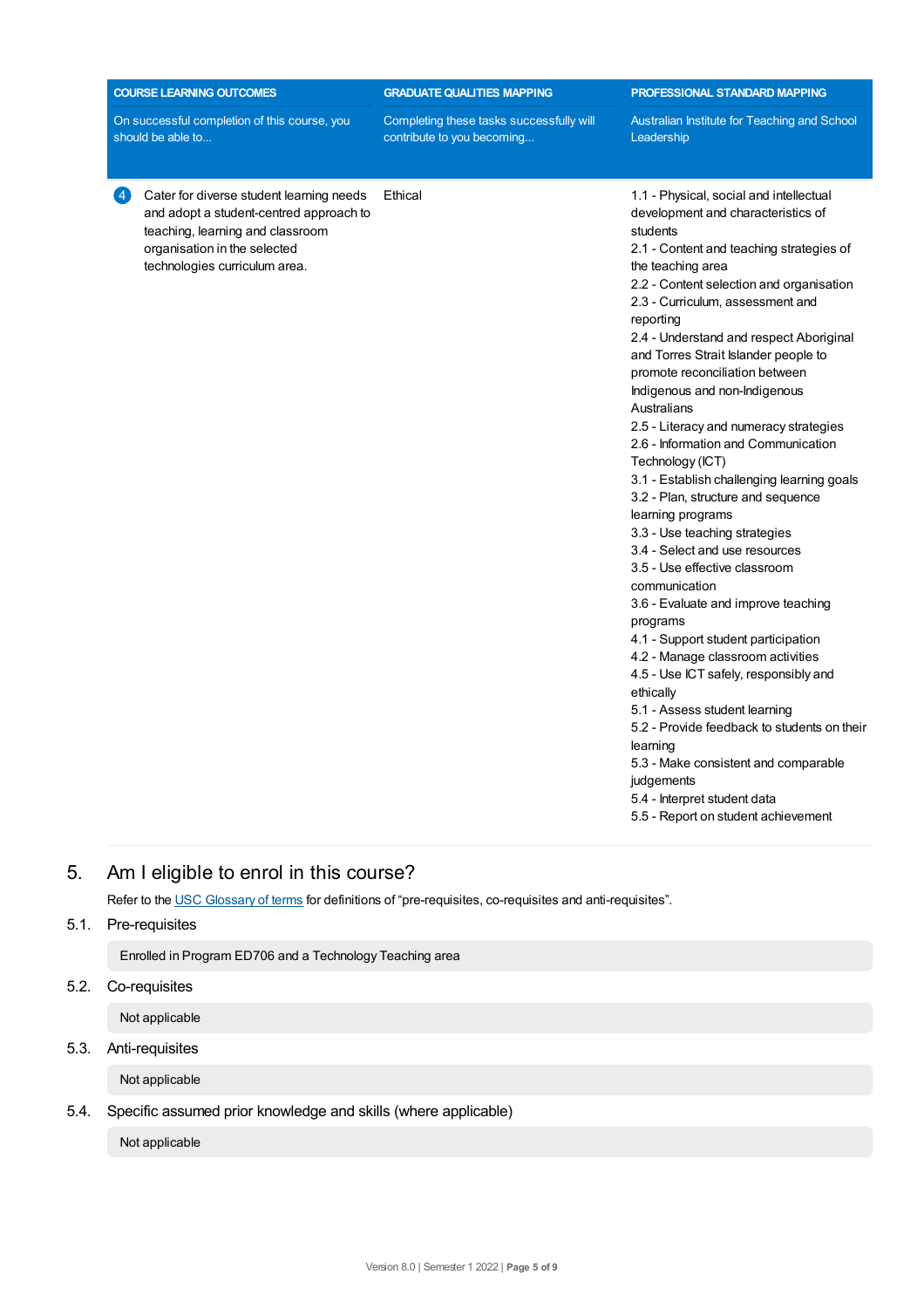# 6. How am Igoing to be assessed?

# 6.1. Grading Scale

### Standard Grading (GRD)

High Distinction (HD), Distinction (DN), Credit (CR), Pass (PS), Fail (FL).

# 6.2. Details of early feedback on progress

Formative feedback will be provided on your Lesson Plan sequence during tutorials.

## 6.3. Assessment tasks

| <b>DELIVERY</b><br><b>MODE</b> | <b>TASK</b><br>NO. | <b>ASSESSMENT</b><br><b>PRODUCT</b>       | <b>INDIVIDUAL</b><br><b>OR GROUP</b> | <b>WEIGHTING</b><br>$\%$ | <b>WHAT IS THE</b><br><b>DURATION /</b><br>LENGTH?      | <b>WHEN SHOULD I</b><br>SUBMIT? | <b>WHERE SHOULD I</b><br><b>SUBMIT IT?</b> |
|--------------------------------|--------------------|-------------------------------------------|--------------------------------------|--------------------------|---------------------------------------------------------|---------------------------------|--------------------------------------------|
| All                            | 1                  | <b>Written Piece</b>                      | Individual                           | 20%                      | Draft Lessons<br>1500 words                             | Week 5                          | Online Submission                          |
| All                            | 2                  | Oral and Written<br>Piece                 | Individual                           | 30%                      | Interactive 15<br>minutes (1000<br>words)               | Refer to Format                 | In Class                                   |
| All                            | 3                  | Artefact - Creative,<br>and Written Piece | Individual                           | 50%                      | 5 Minute<br>video followed<br>by 500 word<br>reflection | Week 10                         | Online Submission                          |

#### **All - Assessment Task 1:** Lesson Plans

| <b>GOAL:</b>     | The goal of this task is to create a series of three lessons for Year 8 Design and Technologies students.                                                                                                                                                                                                                                                                                                                                                                                                                                                                                                                                                                                                                                                                                                                                                                                                                                                                                                                                                                                                                                                                                                                                                                 |                                                                                                                                                                                                    |                                     |  |  |
|------------------|---------------------------------------------------------------------------------------------------------------------------------------------------------------------------------------------------------------------------------------------------------------------------------------------------------------------------------------------------------------------------------------------------------------------------------------------------------------------------------------------------------------------------------------------------------------------------------------------------------------------------------------------------------------------------------------------------------------------------------------------------------------------------------------------------------------------------------------------------------------------------------------------------------------------------------------------------------------------------------------------------------------------------------------------------------------------------------------------------------------------------------------------------------------------------------------------------------------------------------------------------------------------------|----------------------------------------------------------------------------------------------------------------------------------------------------------------------------------------------------|-------------------------------------|--|--|
| <b>PRODUCT:</b>  | <b>Written Piece</b>                                                                                                                                                                                                                                                                                                                                                                                                                                                                                                                                                                                                                                                                                                                                                                                                                                                                                                                                                                                                                                                                                                                                                                                                                                                      |                                                                                                                                                                                                    |                                     |  |  |
| <b>FORMAT:</b>   | This task involves you designing and planning a sequence of three (3) 70 minute lessons for a Year 8 Design and<br>Technology class. The focus of the lessons is on developing an answer for a contemporary design problem. The lesson<br>plans should include activities that focus on a contemporary design problem, for example the design of products (Design<br>and Technologies) or design of web applications or multimedia assets (Digital Technologies). Your lesson plans may<br>include, but are not limited to, any one of the following activities: Design of a business logo and associated<br>graphics.Alternative design of an existing simple artefact (such as a computer mouse).Design of a web page for a local<br>club or group. Design of a stop motion video to respond to a theme. Design of a simple artefact to meet a particular need.<br>You should take into consideration any safety requirements when organising technology activities and awareness of the<br>need for risk assessment. You should take into consideration the needs of diverse learners when planning these lessons.<br>These plans will be submitted to your tutor and you will receive formative feedback from your tutor during tutorial time<br>before the due date. |                                                                                                                                                                                                    |                                     |  |  |
|                  |                                                                                                                                                                                                                                                                                                                                                                                                                                                                                                                                                                                                                                                                                                                                                                                                                                                                                                                                                                                                                                                                                                                                                                                                                                                                           |                                                                                                                                                                                                    |                                     |  |  |
| <b>CRITERIA:</b> | No.                                                                                                                                                                                                                                                                                                                                                                                                                                                                                                                                                                                                                                                                                                                                                                                                                                                                                                                                                                                                                                                                                                                                                                                                                                                                       |                                                                                                                                                                                                    | <b>Learning Outcome</b><br>assessed |  |  |
|                  | $\mathbf{1}$                                                                                                                                                                                                                                                                                                                                                                                                                                                                                                                                                                                                                                                                                                                                                                                                                                                                                                                                                                                                                                                                                                                                                                                                                                                              | Design of lesson plans.                                                                                                                                                                            | 3                                   |  |  |
|                  | $\mathcal{P}$                                                                                                                                                                                                                                                                                                                                                                                                                                                                                                                                                                                                                                                                                                                                                                                                                                                                                                                                                                                                                                                                                                                                                                                                                                                             | Applied knowledge of content, curriculum, teaching and learning strategies, (including<br>strategies for catering for diversity) for Design and Technologies Curriculum to create<br>lesson plans. | $\left( 1\right)$                   |  |  |
|                  | 3                                                                                                                                                                                                                                                                                                                                                                                                                                                                                                                                                                                                                                                                                                                                                                                                                                                                                                                                                                                                                                                                                                                                                                                                                                                                         | Organisation, safety measures and risk assessment skills.                                                                                                                                          | 2                                   |  |  |
|                  | 4                                                                                                                                                                                                                                                                                                                                                                                                                                                                                                                                                                                                                                                                                                                                                                                                                                                                                                                                                                                                                                                                                                                                                                                                                                                                         | Use of information and communication technologies                                                                                                                                                  | $\overline{4}$                      |  |  |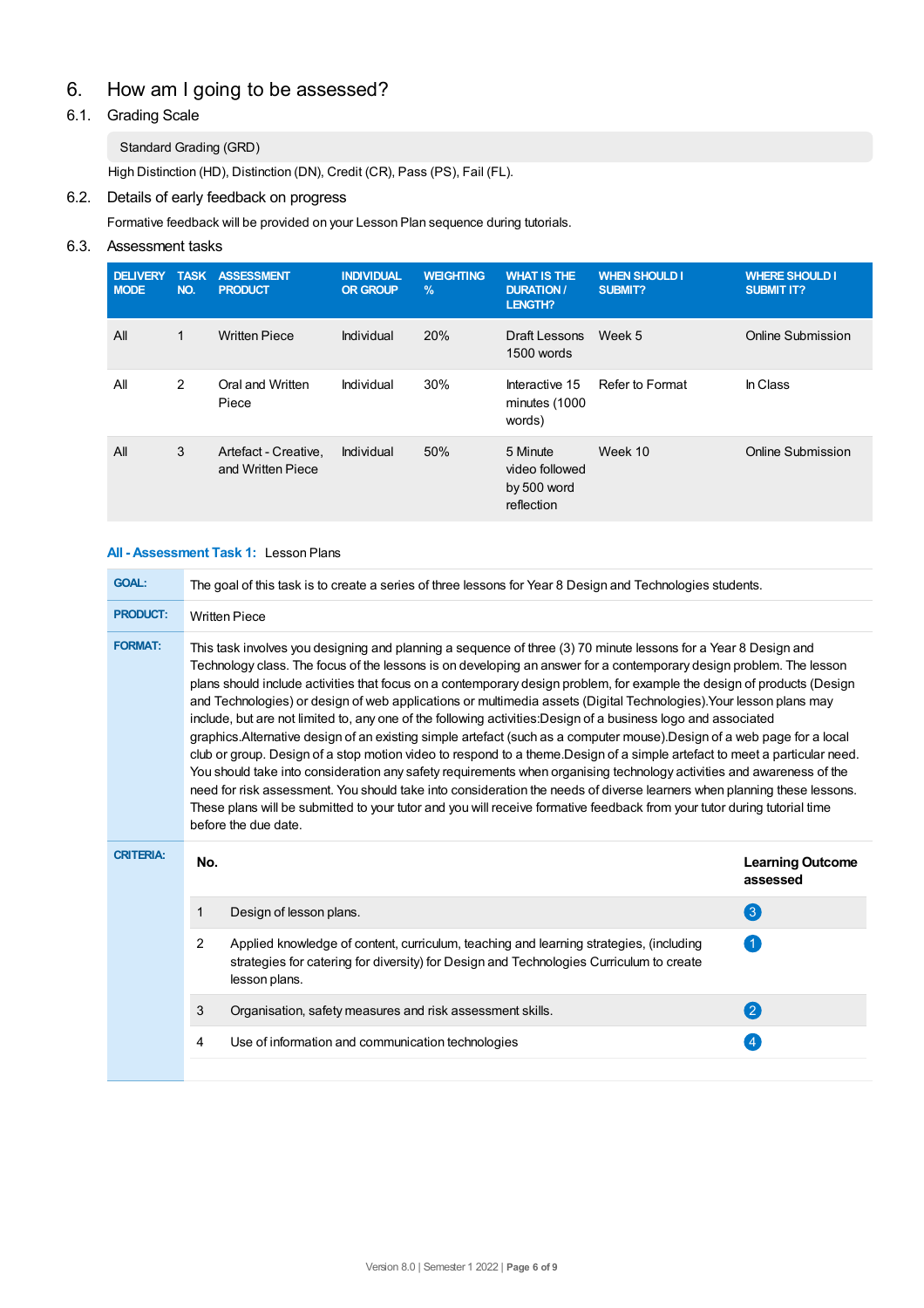#### **All - Assessment Task 2:** Teaching Segment of a lesson

| <b>GOAL:</b>     |                                                                                                                                                                                                                                                                                                                                                                                        | The goal of this task is to allow you to teach a 20minute segment from one of the lessons you developed to meet<br>Assessment Task One. |                                     |  |  |  |
|------------------|----------------------------------------------------------------------------------------------------------------------------------------------------------------------------------------------------------------------------------------------------------------------------------------------------------------------------------------------------------------------------------------|-----------------------------------------------------------------------------------------------------------------------------------------|-------------------------------------|--|--|--|
| <b>PRODUCT:</b>  | Oral and Written Piece                                                                                                                                                                                                                                                                                                                                                                 |                                                                                                                                         |                                     |  |  |  |
| <b>FORMAT:</b>   | Submit: Week 6 - 8 in tutorials Teach a segment (15 minutes) of one of the lesson plans from Task 1 to your peers and<br>obtain feedback from your tutor and peers. Demonstrate strong pedagogy, including the incorporation of ICT into your<br>lesson segment, teaching communication skills, classroom organisation, and a capacity to differentiate for diverse<br>learning needs. |                                                                                                                                         |                                     |  |  |  |
| <b>CRITERIA:</b> | No.                                                                                                                                                                                                                                                                                                                                                                                    |                                                                                                                                         | <b>Learning Outcome</b><br>assessed |  |  |  |
|                  | 1                                                                                                                                                                                                                                                                                                                                                                                      | Implementation of teaching and learning strategies for the Technologies Curriculum.                                                     | $\left( 3\right)$                   |  |  |  |
|                  | 2                                                                                                                                                                                                                                                                                                                                                                                      | Classroom organisation and use of resources to enhance learning, including information<br>and communication technologies                | (1)                                 |  |  |  |
|                  | 3                                                                                                                                                                                                                                                                                                                                                                                      | Oral communication for Junior Secondary contexts.                                                                                       | $\left( 3\right)$                   |  |  |  |
|                  | 4                                                                                                                                                                                                                                                                                                                                                                                      | Collaborative teaching skills for Junior Secondary contexts                                                                             | 4                                   |  |  |  |
|                  |                                                                                                                                                                                                                                                                                                                                                                                        |                                                                                                                                         |                                     |  |  |  |

#### **All - Assessment Task 3:** Video presentation "snapshot"

| <b>GOAL:</b>     | The goal of this task is to develop your understanding and application of engaging ways to communicate with students and<br>parents/carers about junior secondary Technologies. You will then reflect on your performance to identify future<br>professional development goals and plans.                                                                                                                                                                                                                                                                                                                                                                                                                                                                                                                                                                                                                                                                                                                                                                                                                                                         |                                                                                                                                                                                                 |                                     |  |  |
|------------------|---------------------------------------------------------------------------------------------------------------------------------------------------------------------------------------------------------------------------------------------------------------------------------------------------------------------------------------------------------------------------------------------------------------------------------------------------------------------------------------------------------------------------------------------------------------------------------------------------------------------------------------------------------------------------------------------------------------------------------------------------------------------------------------------------------------------------------------------------------------------------------------------------------------------------------------------------------------------------------------------------------------------------------------------------------------------------------------------------------------------------------------------------|-------------------------------------------------------------------------------------------------------------------------------------------------------------------------------------------------|-------------------------------------|--|--|
| <b>PRODUCT:</b>  | Artefact - Creative, and Written Piece                                                                                                                                                                                                                                                                                                                                                                                                                                                                                                                                                                                                                                                                                                                                                                                                                                                                                                                                                                                                                                                                                                            |                                                                                                                                                                                                 |                                     |  |  |
| <b>FORMAT:</b>   | You have been selected by the Head of Department develop a video presentation "snapshot" for Year 6 parents attending<br>an information evening at your secondary school. The video presentation "snapshot" is to highlight to parents and students<br>what they can expect from the Technologies subject. In the video presentation "snapshot", you will demonstrate your<br>understanding of the content, underlying philosophy, and pedagogy of the subject, including how it connects with other<br>Australian Curriculum learning areas. You will answer questions about how junior secondary Technologies is supported by<br>the General Capabilities and Cross-Curriculum Priorities.<br>In addition to submission of the video presentation "snapshot", you will prepare a 500-word reflection that identifies:<br>a) Strengths and areas for improvement of your knowledge of the junior secondary Technologies content, pedagogy or<br>presentation<br>b) One specific and measurable professional learning goal for the semester that is related to the junior secondary<br>Technologies area and plan for achieving the learning goal |                                                                                                                                                                                                 |                                     |  |  |
| <b>CRITERIA:</b> | No.                                                                                                                                                                                                                                                                                                                                                                                                                                                                                                                                                                                                                                                                                                                                                                                                                                                                                                                                                                                                                                                                                                                                               |                                                                                                                                                                                                 | <b>Learning Outcome</b><br>assessed |  |  |
|                  | $\mathbf 1$                                                                                                                                                                                                                                                                                                                                                                                                                                                                                                                                                                                                                                                                                                                                                                                                                                                                                                                                                                                                                                                                                                                                       | Knowledge and understanding of<br>- Australian curriculum for Technologies<br>- Resources and teaching strategies to support student learning<br>- Assessment planning and design and reporting | (1)                                 |  |  |
|                  | $\overline{2}$                                                                                                                                                                                                                                                                                                                                                                                                                                                                                                                                                                                                                                                                                                                                                                                                                                                                                                                                                                                                                                                                                                                                    | Oral communication skills appropriate for the audience. Use of written language that<br>demonstrates a level of personal literacy for professional contexts                                     | $\left( 3\right)$                   |  |  |
|                  | 3                                                                                                                                                                                                                                                                                                                                                                                                                                                                                                                                                                                                                                                                                                                                                                                                                                                                                                                                                                                                                                                                                                                                                 | Professional reflection upon performance to identify a specific and measurable<br>professional learning goal and create a plan for its achievement                                              | $\bullet$                           |  |  |
|                  |                                                                                                                                                                                                                                                                                                                                                                                                                                                                                                                                                                                                                                                                                                                                                                                                                                                                                                                                                                                                                                                                                                                                                   |                                                                                                                                                                                                 |                                     |  |  |

# 7. Directed study hours

A 12-unit course will have total of 150 learning hours which will include directed study hours (including online if required), self-directed learning and completion of assessable tasks. Directed study hours may vary by location. Student workload is calculated at 12.5 learning hours per one unit.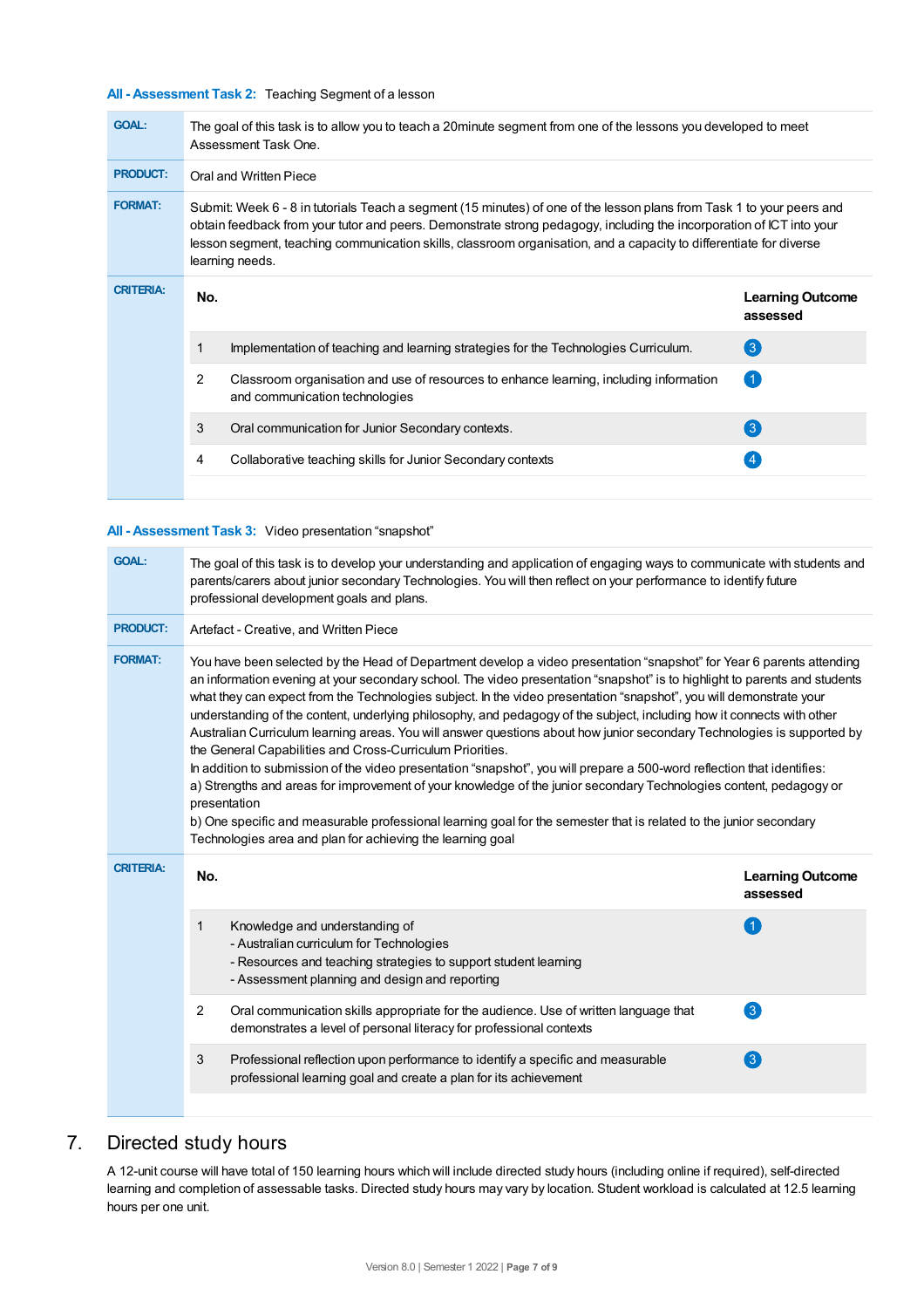# 8. What resources do I need to undertake this course?

Please note: Course information, including specific information of recommended readings, learning activities, resources, weekly readings, etc. are available on the course Canvas site– Please log in as soon as possible.

#### 8.1. Prescribed text(s) or course reader

There are no required/recommended resources for this course.

#### 8.2. Specific requirements

Not applicable

## 9. How are risks managed in this course?

Health and safety risks for this course have been assessed as low. It is your responsibility to review course material, search online, discuss with lecturers and peers and understand the health and safety risks associated with your specific course of study and to familiarise yourself with the University's general health and safety principles by reviewing the online [induction](https://online.usc.edu.au/webapps/blackboard/content/listContentEditable.jsp?content_id=_632657_1&course_id=_14432_1) training for students, and following the instructions of the University staff.

# 10. What administrative information is relevant to this course?

#### 10.1. Assessment: Academic Integrity

Academic integrity is the ethical standard of university participation. It ensures that students graduate as a result of proving they are competent in their discipline. This is integral in maintaining the value of academic qualifications. Each industry has expectations and standards of the skills and knowledge within that discipline and these are reflected in assessment.

Academic integrity means that you do not engage in any activity that is considered to be academic fraud; including plagiarism, collusion or outsourcing any part of any assessment item to any other person. You are expected to be honest and ethical by completing all work yourself and indicating in your work which ideas and information were developed by you and which were taken from others. You cannot provide your assessment work to others. You are also expected to provide evidence of wide and critical reading, usually by using appropriate academic references.

In order to minimise incidents of academic fraud, this course may require that some of its assessment tasks, when submitted to Canvas, are electronically checked through Turnitin. This software allows for text comparisons to be made between your submitted assessment item and all other work to which Turnitin has access.

#### 10.2. Assessment: Additional Requirements

Eligibility for Supplementary Assessment

Your eligibility for supplementary assessment in a course is dependent of the following conditions applying:

The final mark is in the percentage range 47% to 49.4% The course is graded using the Standard Grading scale You have not failed an assessment task in the course due to academic misconduct

#### 10.3. Assessment: Submission penalties

Late submission of assessment tasks may be penalised at the following maximum rate:

- 5% (of the assessment task's identified value) per day for the first two days from the date identified as the due date for the assessment task.

- 10% (of the assessment task's identified value) for the third day - 20% (of the assessment task's identified value) for the fourth day and subsequent days up to and including seven days from the date identified as the due date for the assessment task. - A result of zero is awarded for an assessment task submitted after seven days from the date identified as the due date for the assessment task. Weekdays and weekends are included in the calculation of days late. To request an extension you must contact your course coordinator to negotiate an outcome.

#### 10.4. SafeUSC

USC is committed to a culture of respect and providing a safe and supportive environment for all members of our community. For immediate assistance on campus contact SafeUSC by phone: 07 [5430](tel:07%205430%201168) 1168 or using the [SafeZone](https://www.safezoneapp.com) app. For general enquires contact the SafeUSC team by phone 07 [5456](tel:07%205456%203864) 3864 or email [safe@usc.edu.au](mailto:safe@usc.edu.au).

The SafeUSC Specialist Service is a Student Wellbeing service that provides free and confidential support to students who may have experienced or observed behaviour that could cause fear, offence or trauma. To contact the service call 07 [5430](tel:07%205430%201226) 1226 or email [studentwellbeing@usc.edu.au](mailto:studentwellbeing@usc.edu.au).